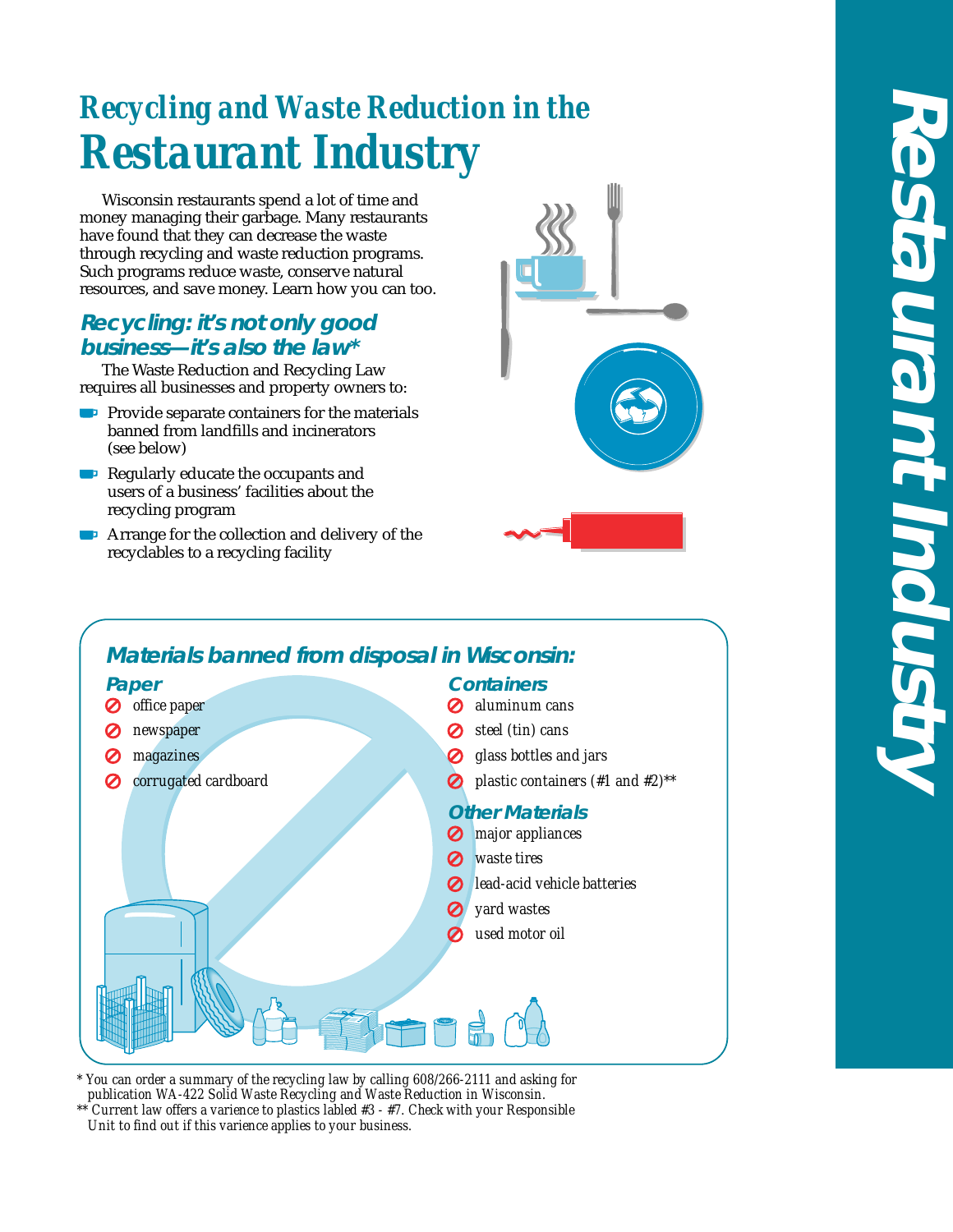# **Designing your recycling and waste reduction program**

- 1. Enlist management and employee support To ensure your program's success, you need support from management and employees. Their help is critical in implementing and maintaining your program. Get support and policy directives from management that allow you to:
	- Utilize staff time and resources
	- Integrate the program into company procedures
	- **Incorporate recycling/waste reduction** responsibilities into employee job duties and new employee training
	- Involve staff/employees in the decisionmaking process. If you manage a large restaurant, set up a waste reduction and recycling team.

#### 2. Conduct a waste assessment

A waste assessment will determine the types and quantities of materials in your waste stream. Here are some tips:

- Develop a waste assessment form. The form should list all the products used in your operation. Assign the products into categories such as paper, cardboard, glass, plastic, metal, food waste, etc.
- Walk through your restaurant from the back door (loading dock) to the front. Record items and relative amounts of materials on the waste assessment.
- **Look in the dumpster. What are you throwing** away?
- Review your garbage contract. How often is pickup? What size is the dumpster? How are you billed? How much does this service cost? Is recycling part of your contract?

### 3. Identify and evaluate your options

Once you have characterized your waste stream work with:

- Your staff to determine the items the restaurant can recycle, reduce, reuse, or eliminate
- **■** Your suppliers to find packaging alternatives
- Your hauler to calculate the costs of different levels and types of services

Consider all options but be realistic. Determine which options are feasible for your business, and how to implement and promote them.

# **Waste reduction and recycling ideas and suggestions**

Restaurants can reduce their waste and expenses through a variety of waste reduction and recycling activities. The following ideas originate from



tried-and-true restaurant programs. Not all of these activities may be practical for you.

- Request products with a minimal amount of packaging from your suppliers. Ask them to watch for new products.
- Ask your suppliers to reuse or recycle shipping boxes, pallets, bins, etc.
- Buy shelf-stable food supplies in bulk whenever sales volume and storage space justifies it. This minimizes unnecessary packaging and may reduce the per unit price.
- **Purchase products made from recycled materials.** For example, anti-fatigue mats made from recycled tires and paper products (e.g., napkins, paper toweling, toilet paper) made from postconsumer recycled paper.
- Use reusable coasters or nothing at all.
- Use reusable table linen and dinnerware.
- Use cloth towels rather than paper ones.
- **Purchase multi-purpose, concentrated cleaning** supplies, rather than job-specific, ready-to-use ones.
- **Instruct your staff to keep recyclables** contaminant free. Pay particular attention to glass recycling. Ceramics, drinking glasses, light bulbs, etc. should not be mixed with glass bottles and jars and are generally not collected for recycling. Check with your hauler or local recycling program for information on how recyclables should be prepared.
- **EXTERNATION PLATFERIOR CONTROLLER THE ATTENTION PROPERTY ATT** Arrange your refrigerated and dry storage areas to facilitate easy product access and rotation. This will help minimize waste due to spills, breakage, and spoilage.

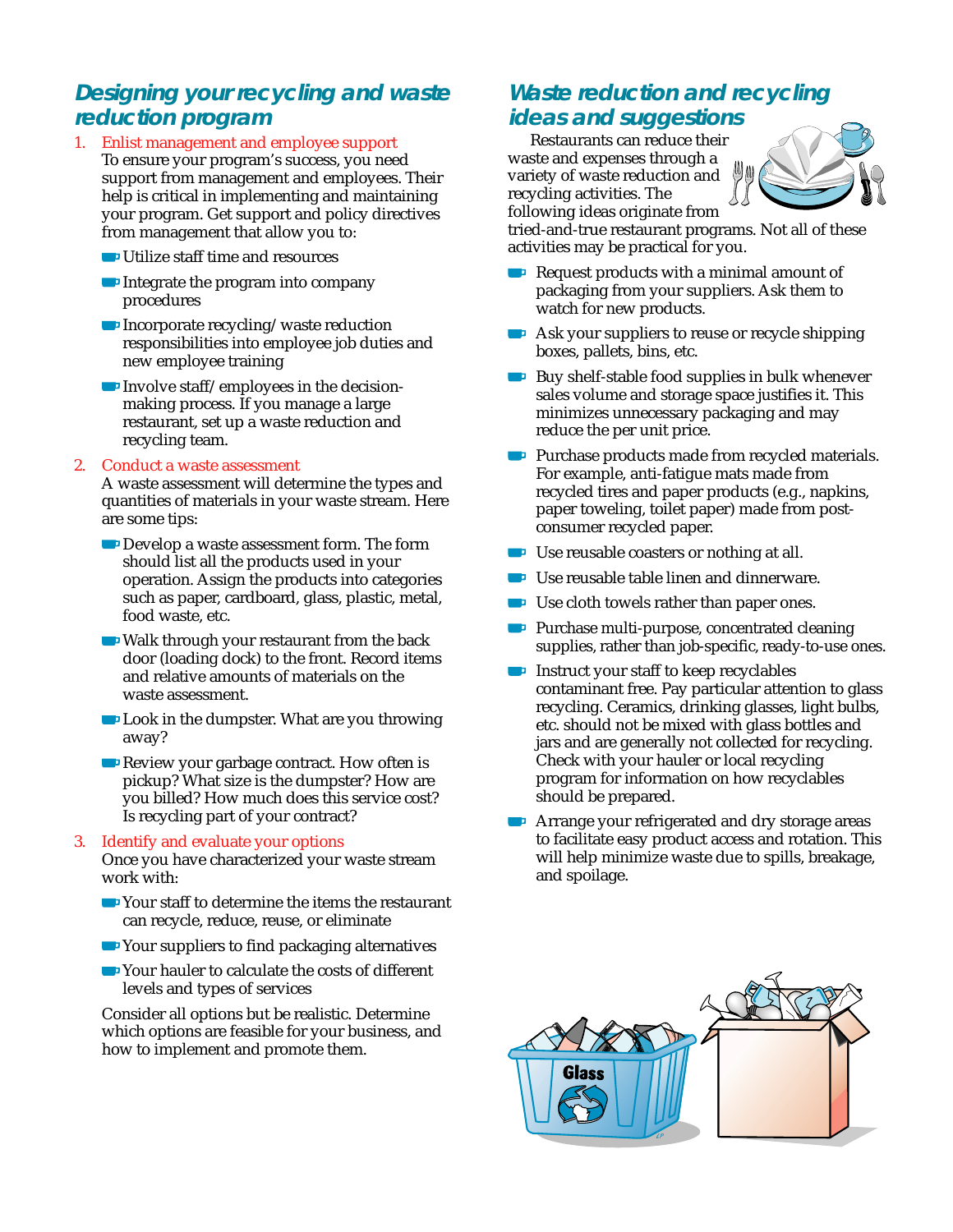- Code-date all products stored in the freezer and rotate properly.
- Donate extra food to a local food bank. For more **S** information look in the yellow pages under Food Banks.
- **Evaluate and adjust portions if meals are** consistently returned unfinished.
- Offer customers half-orders at a reduced cost. Light eaters will appreciate the option and it will reduce food waste.



**B** Refill condiment bottles from bulk supplies.

- Place rubber mats around bus and dishwashing **Sing** stations to reduce china and glass breakage and help prevent injury.
- **Have employees use permanent mugs** or cups for their drinks.
- **Minimize excess use of trash bag liners** by manually compacting the trash in your garbage cans as completely as possible and emptying the cans only when they are full.



- **Minimize unnecessary packaging (e.g., double** wrapping, double bagging) of take-out food.
- $\Box$  Offer customers a discount if they bring in reusable "doggie bags" (e.g., plastic containers).
- Donate or sell empty plastic pails or buckets to anyone who can use them.
- Send cooking oils, fats, and grease to a rendering firm. Contact your DNR waste management specialist for service providers, or look up a provider on the DNR markets directory web site under "other materials."
- **Look into composting food waste rather than** throwing it away. Local farmers may take all or a portion of your food waste for landspreading or to supplement their compost pile. For more information about composting food waste contact Wastecap WI at: 414/961-1100, email wastecap@wastecapwi.org, or web www.wastecapwi.org .

Tips excerpted from: *Food for Thought, Restaurant Guide to Waste Reduction and Recycling*, 1992, City and County of San Francisco.



# EarthHeart Deli

*The EarthHeart Deli is located in DePere, Wisconsin. The restaurant employs twenty-two people and serves approximately 1,000 customers weekly. In 1996, the restaurant made waste reduction a high priority.*

*Previously, EarthHeart contracted for four dumpsters; two for recycling and two for garbage. Now, through their waste reduction and recycling efforts, the restaurant uses three dumpsters for recyclables and has reduced its garbage to less than two bags a week.*

*EarthHeart's waste reduction success has a strong foundation. First, they omit unnecessary packaging by buying supplies in bulk. Second, they reuse many products, for example, jars for silverware and pencils, paper for messages or scrap paper, and plastic containers for sugar packets.*

*EarthHeart recycles everything possible. All paper, aluminum, plastic, steel, and glass is separated, cleaned, and kept contaminant free. Clearly labeled recycling receptacles are conveniently located for the staff and customers. The restaurant buys items that can be recycled locally and purchases recycled-content items (e.g., paper toweling, toilet paper, napkins).*

*EarthHeart also collects its food wastes for composting, significantly reducing its solid waste stream. Small containers for food scraps are kept in the kitchen and food prep area, and emptied into outdoor containers daily. Local farmers are more than happy to add the scraps to their compost pile. Once a week, either the farmers make a pick up or EarthHeart drops off the containers. Stephen Ketter McDiarmid, one of EarthHeart's directors, states, "We take the time to make a bank deposit once a day, so it's not that difficult to make a 'compost deposit' once a week."*